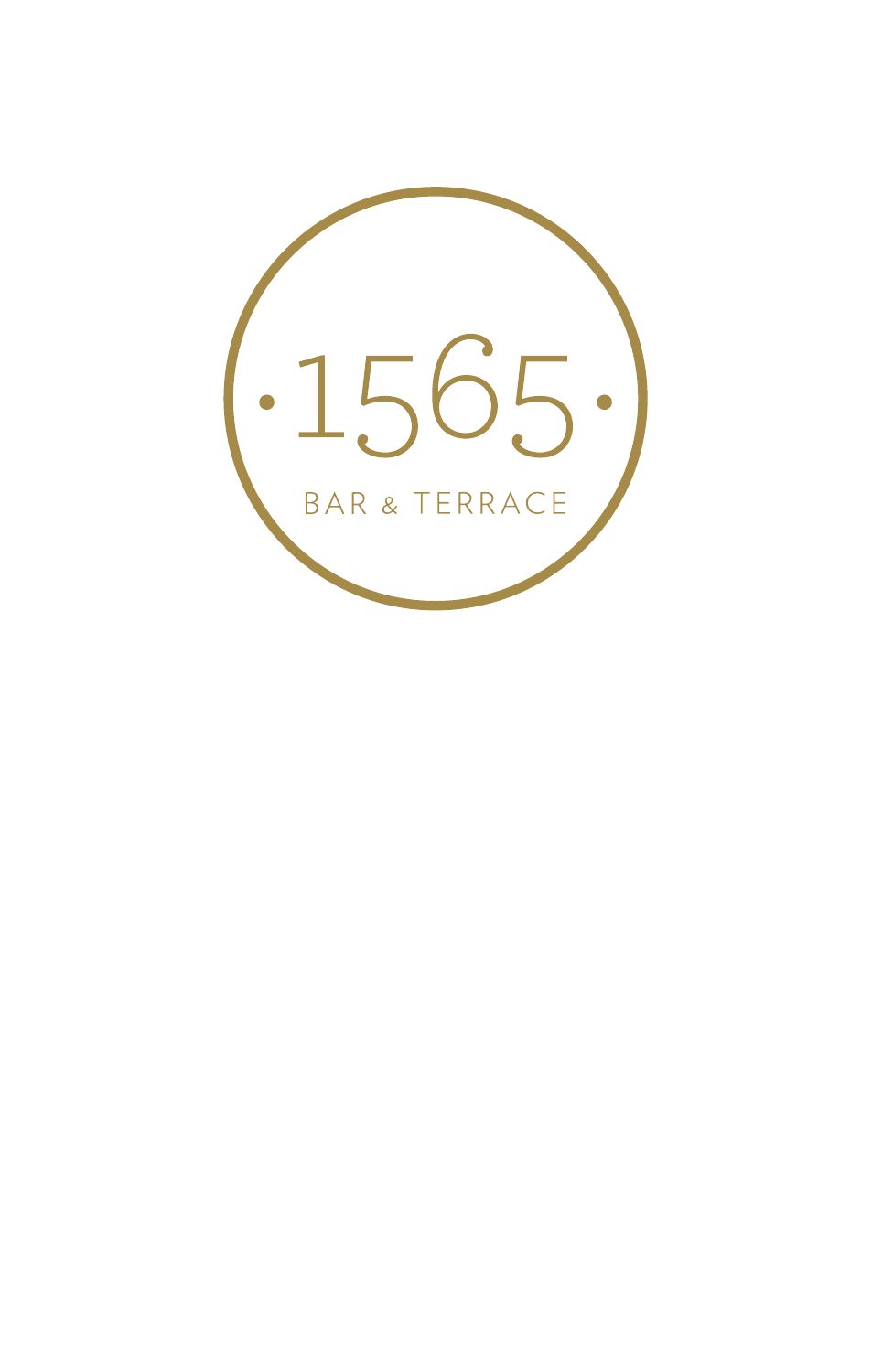## **Champagne**

|                                                                                                                                                                                                                                                                                    | 125ml | <b>Bottle</b> |
|------------------------------------------------------------------------------------------------------------------------------------------------------------------------------------------------------------------------------------------------------------------------------------|-------|---------------|
| Laurent-Perrier, La Cuvée Brut NV<br>Subtle citrus, toast and spice in this perfectly balanced Champagne.<br>With a strong structure giving the wine good food compatibility with<br>fine fish dishes, delicate seafood, white meat & poultry                                      | 13    | 75            |
| Laurent-Perrier, Cuvée Rosé NV<br>Cuvée Rosé is Iconic. A wonderfully refreshing aperitif, with a broad<br>range of berry fruit on the nose. It works well with a variety of dishes<br>including fish, lamb, red fruit puddings and Asian cuisine.                                 | 18    | 95            |
| Laurent-Perrier, Vintage 2008<br>Dried apricots, hints of pineapple and lightly toasted nuts on the nose.<br>Beautifully balanced, developing good richness with delicate mousse.<br>This will prolong tasting pleasure with poultry or other white meats.                         |       | 90            |
| Laurent-Perrier Harmony<br>Whilst displaying the elegance and freshness that is the signature<br>of the House, this demi-sec is a softer style of champagne with<br>a delicate sweetness coming from a slightly higher dosage.<br>An ideal accompaniment to desserts and pastries. |       | 75            |
| Dom Perignon<br>Known for its fresh acidity and minerality. Its bright<br>fruit flavours, and its notes of toast, coffee, cream, vanilla, and<br>other subtle spices that emerge as the wine ages                                                                                  |       | 240           |

#### Wine by the glass is available in a 125ml measure.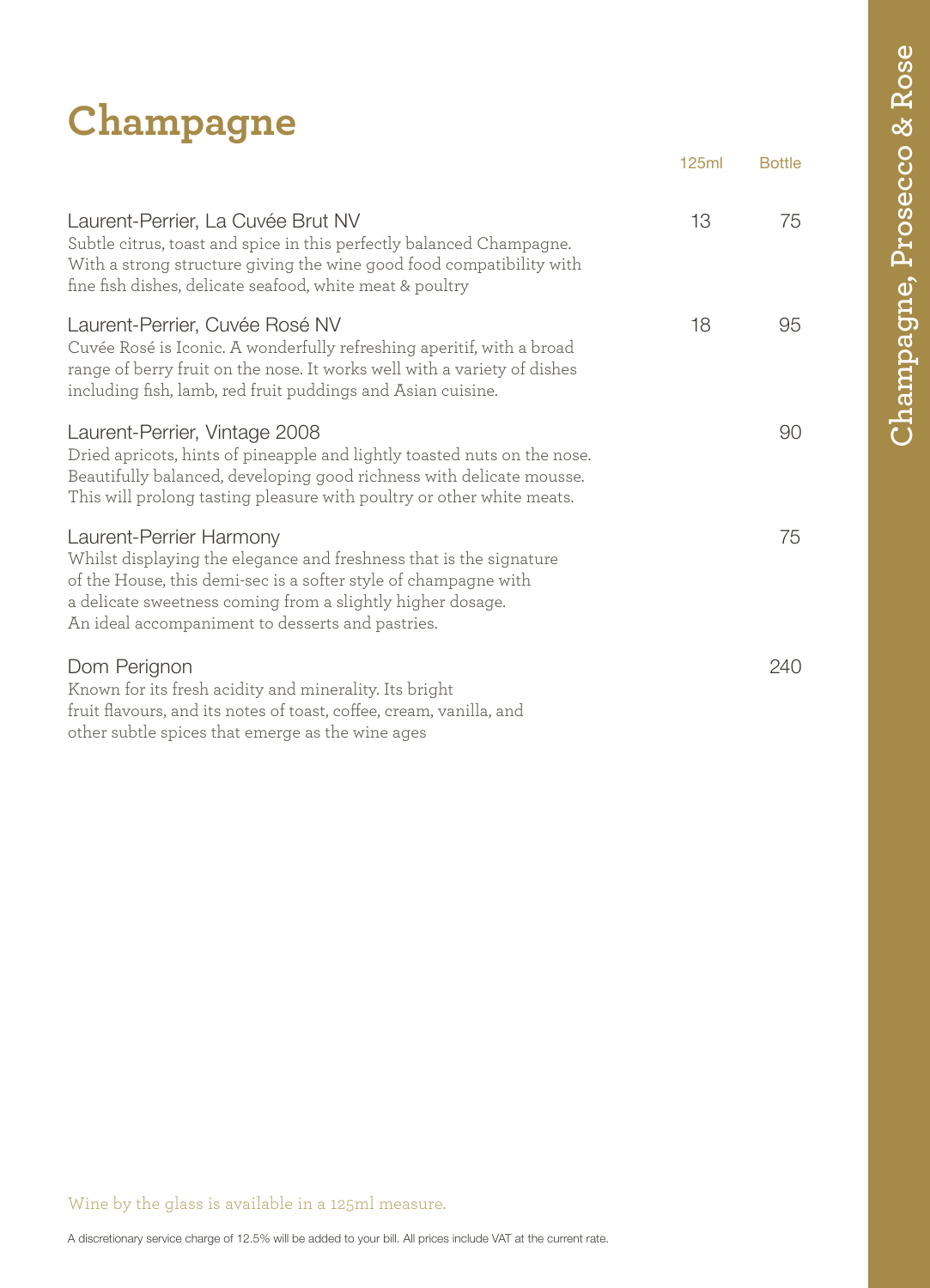## **Prosecco**

|                                                                                                                                                                                         | 125ml | <b>Bottle</b> |
|-----------------------------------------------------------------------------------------------------------------------------------------------------------------------------------------|-------|---------------|
| Millesimato Prosecco<br>Attractive aromas of melons and lightly grilled nuts with a good<br>balance between the bubbles, acidity and a suggestion of<br>sweetness on the finish.        |       | $30^{\circ}$  |
| Nua Rose<br>Lightly aromatic with notes of melon, pear and sweet cranberry on<br>the nose and palate this is a very refreshing Spumante Rose with<br>well-balanced acidity and bubbles. |       | 35            |

## **Rosé**

|                                                                                                                                                                                                                      | 175ml | 250ml     | <b>Bottle</b> |
|----------------------------------------------------------------------------------------------------------------------------------------------------------------------------------------------------------------------|-------|-----------|---------------|
| Pierre Lacasse Rosé<br>An elegant style of rosé with tight raspberry and cranberry fruit,<br>this has refreshing acidity and is delicate and refined. Enjoy with a<br>scallops, white fish or simple chicken dishes. |       | 5.25 7.25 | $221$         |
| Out of America Zinfandel<br>Flavourful and off-dry with aromas and flavours of baked summer<br>pudding, lychees, exotic fruit and tutti frutti. This would work well<br>with Pasta.                                  |       | 95        |               |

#### Wine by the glass is available in a 125ml measure.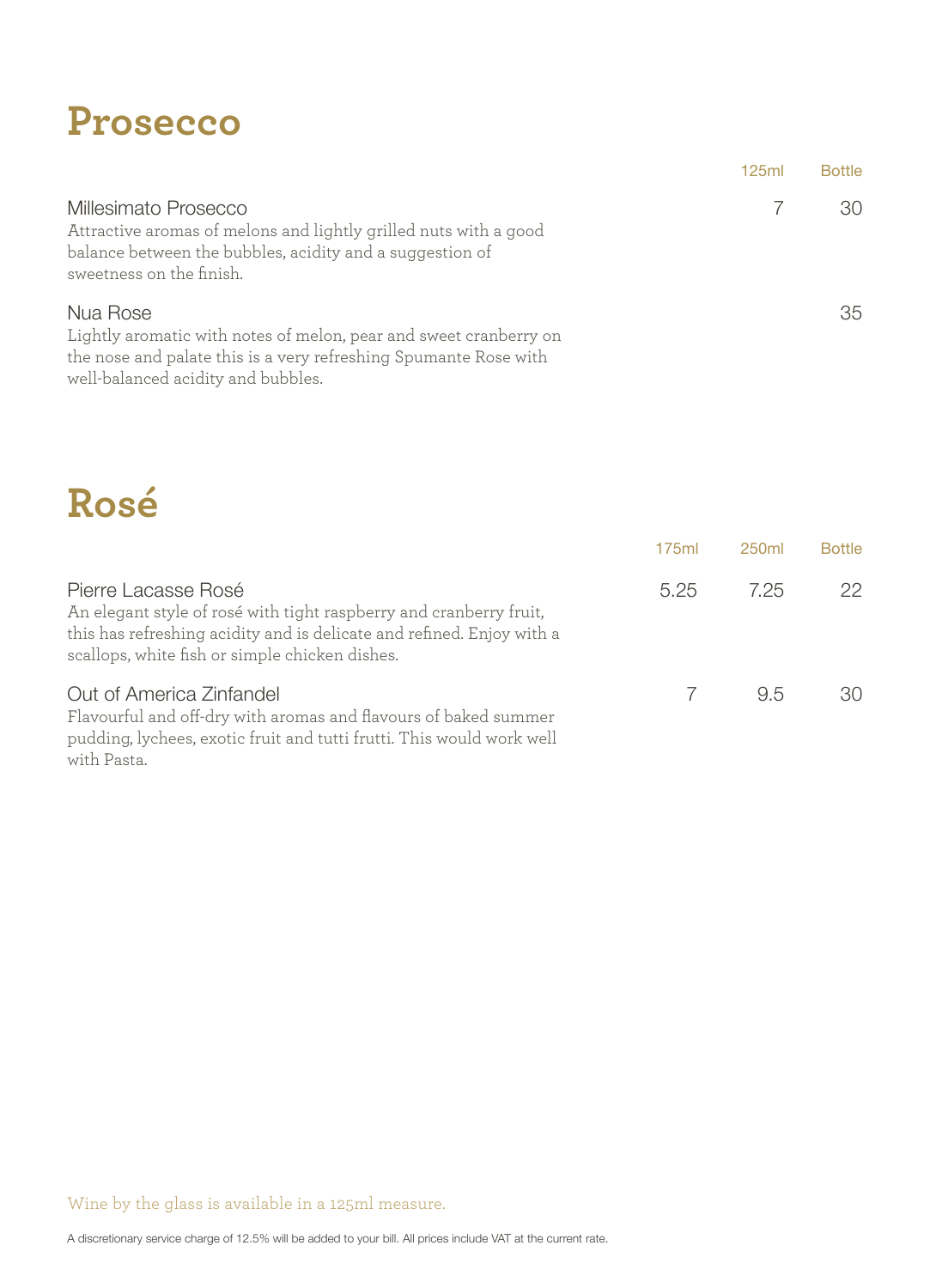| White                                                                                                                                                                                                                                                                                                    |       |       |               |
|----------------------------------------------------------------------------------------------------------------------------------------------------------------------------------------------------------------------------------------------------------------------------------------------------------|-------|-------|---------------|
|                                                                                                                                                                                                                                                                                                          | 175ml | 250ml | <b>Bottle</b> |
| Pierre Lacasse Chardonnay<br>A very expressive nose of pure apricot and peach, this is full<br>flavoured but soft and well balanced. Rounded, this would pair<br>well with roast chicken or pork.                                                                                                        | 5.25  | 7.25  | 22            |
| Cape Marlin Chenin Blanc<br>Fragrant and aromatic with tangerine, yellow and red plums<br>and nectarine. Fruit forward and juicy with well-balanced<br>acidity. Delicious with chargrilled chicken or a fish dish                                                                                        | 6     | 8.5   | 24            |
| Cortestrada Pinot Grigio<br>Light, fresh and crisp with attractive aromas and flavours of<br>lemon, apple and nuts. This is refreshing, well balanced and<br>zesty with pretty citrus acidity. This can be enjoyed on its own<br>or with salads or seafood.                                              | 6.5   | 9.5   | 27            |
| Cope Hill Marlborough Sauvignon Blanc (v)<br>Lovely fruit and aromatic wine with notes of citrus,<br>gooseberry and a subtle vanilla touch.                                                                                                                                                              | 9.25  | 12.95 | 37            |
| Michel Leon Riesling<br>With classic aromas of roses, lychee, spice and violets this is<br>beautifully balanced with fresh acidity and a suggestion of sweetness on<br>the finish. A perfect match with Beef or lamb. the senses.                                                                        |       |       | 47            |
| Domaine de La Perriere Sancerre Blanc New Zealand (v)<br>Bright appearance with green highlights. Well-balanced and fruity on the nose<br>with aromas of white flowers, vineyard peach and acacia. On the palate, this wine<br>is supple and well-structured and develops mineral and white fruit notes. |       |       | 50            |
| L'Onciale Chablis (ve)<br>A clean crisp, dry Chablis with a good balanced and a<br>well structured finish on the palate.                                                                                                                                                                                 |       |       | 45            |
| Bon Courage Gewürztraminer<br>The noble grape variety Gewürztraminer grown just outside of Robertson with<br>a lovely lime green colour, temptation on the nose leading into an off dry palate<br>with citrus fruit, spice and marmalade on the palate with a long finish.                               |       |       | 49.5          |

Wine by the glass is available in a 125ml measure.

A discretionary service charge of 12.5% will be added to your bill. All prices include VAT at the current rate.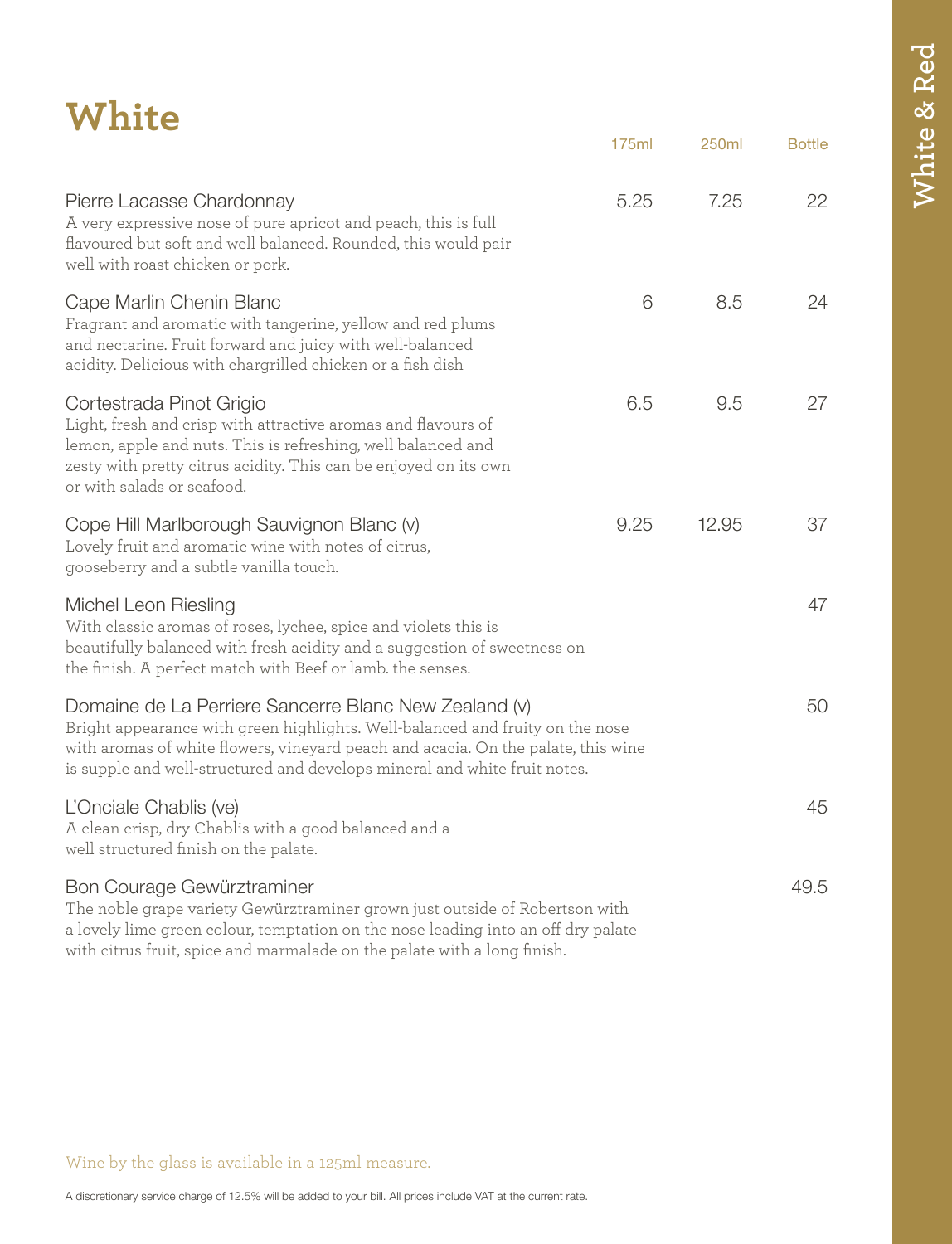| Red                                                                                                                                                                                                                                                                                          |                |                   |               |
|----------------------------------------------------------------------------------------------------------------------------------------------------------------------------------------------------------------------------------------------------------------------------------------------|----------------|-------------------|---------------|
|                                                                                                                                                                                                                                                                                              | 175ml          | 250 <sub>ml</sub> | <b>Bottle</b> |
| Pierre Lacasse Cabernet Sauvignon<br>An easy drinking, medium bodied wine with bramble fruit and<br>light spice on the nose and palate. Ripe plums and a twist of<br>tannin on the finish gives this red a pleasing structure.<br>Perfect with lamb and other red meats.                     | 5.25           | 7.25              | 22            |
| Finca Clasica Shiraz Malbec<br>Perfumed and juicy with notes of ripe plums and soft, red berry<br>fruits. Easy drinking with mellow tannins this would be a delicious<br>match with a lamb or Burgers.                                                                                       | 8.5            | 10.5              | 32            |
| Cape Marlin Shiraz<br>Medium ruby colour with juicy, peppery, red berry fruits such as<br>red cherries and plums and a sprinkling of black pepper at the<br>back of the palate. Perfect with beef or a burger.                                                                               | 6.25           | 8.5               | 24            |
| <b>Volandas Merlot</b><br>Medium bodied with lifted black cherry fruit, black pepper and<br>blackcurrant leaf on the finish. Well balanced and easy drinking<br>this can be enjoyed with Pasta.                                                                                              | $\overline{7}$ | 9.5               | 27            |
| Senorial Rioja Crianza<br>Showing some noticeable, attractive development on the nose<br>and palate with a whisper of oak and some baked red berry fruit<br>and apple. Classic Strawberries dominate the palate, balanced<br>with still-fresh acidity and spice. Enjoy with roast pork.      |                |                   | 35            |
| Neptune Point Pinot Noir<br>Medium depth of colour with attractive spicy berry and bramble<br>fruits along with black cherry notes. This is a classic Pinot Noir<br>with well-integrated tannins and a good length. Enjoy with poultry.                                                      |                |                   | 47            |
| Broderie Chateauneuf Du Pape<br>One of the Rhones most celebrated wines this Syrah dominated blend<br>is both deep and rich with a complex cherry, plum and damson mouthfeel.                                                                                                                |                |                   | 75            |
| Chianti Classico<br>Pronounced aromas of ripe black fruit, morello cherry with floral hints<br>and a touch of lightly spicy oak. The palate is richly-flavoured with plum,<br>wild cherry fruit, balsamic notes and firm but ripe tannins - leading on to a<br>long, dry and savoury finish. |                |                   | 75            |

Wine by the glass is available in a 125ml measure.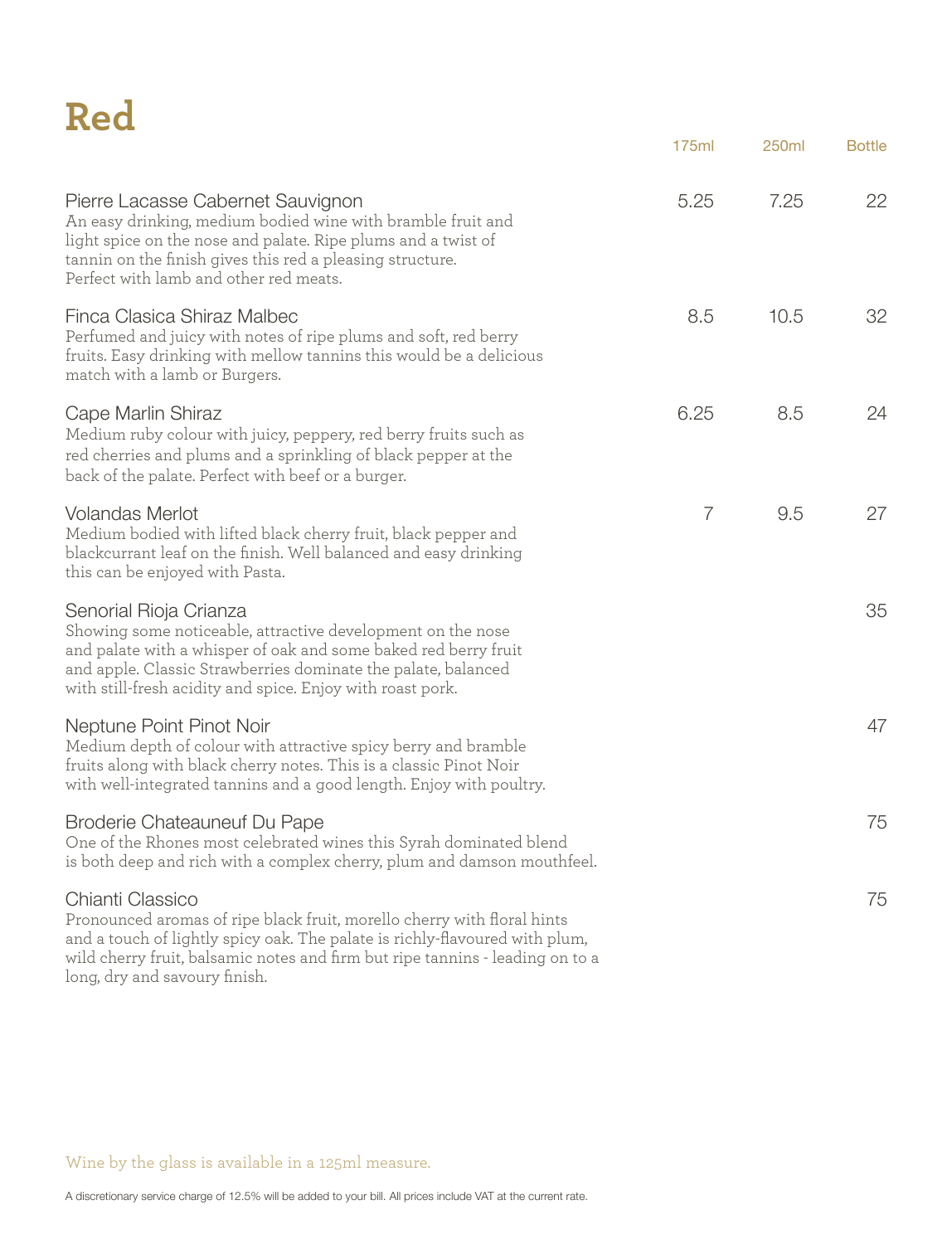# **Cocktails**

## **Signature Cocktails**

| Grey Goose, Bombay Sapphire, Tequila, Bacardi, Cointreau, Fresh Lemon juice Top with Champagne   |  |
|--------------------------------------------------------------------------------------------------|--|
| Elderflower Gin, St Germain, Fresh lime juice and Apple juice                                    |  |
| Bulleit Bourbon, Masala Infused Liqueur, Orange bitter                                           |  |
| Tequila Reposado, Cointreau, Grand Marnier, Agave syrup and Fresh Lime juice                     |  |
| Bacardi Oakheart, Aperol, Cointreau, Fresh Raspberry Puree, Passion Fruit Puree, Pineapple juice |  |
| Vanilla Vodka, Mandarin Vodka, Fresh Passionfruit Puree Orange Marmalade, Orange juice           |  |
| Absolut Raspberry, Chambord, Triple sec, Fresh Lemon juice and Raspberry Puree                   |  |
|                                                                                                  |  |
| Monkey Shoulder, Fresh lemon juice Fresh Ginger slices and Cloves                                |  |

## **Classic Cocktails**

| Gin, Campari, Sweet Vermouth                                                     |  |
|----------------------------------------------------------------------------------|--|
| Gin, Elderflower Liqueur, Orange Juice, Fresh Raspberry, and Passion Fruit Puree |  |
|                                                                                  |  |
| Absolut Vanilla, Passoa Liqueur, Fresh Passion Fruit Puree and Pineapple juice   |  |
|                                                                                  |  |
| Bacardi, Lime juice, Fresh Strawberry Puree and Simple Syrup                     |  |
|                                                                                  |  |
| Dark Rum, Malibu Rum, Fresh coconut milk, Pineapple juice and Gomme syrup        |  |
|                                                                                  |  |
| Absolut Citron, Cointreau, Fresh lime juice Cranberry juice                      |  |
|                                                                                  |  |
| Makers Mark, Sugar Cube, Dash Angostura Bitters                                  |  |
|                                                                                  |  |
| Grey Goose, Chambord, and Pineapple juice                                        |  |
|                                                                                  |  |
| Aperol, Prosecco, Top up with Soda                                               |  |
|                                                                                  |  |
| Absolut Vanilla, Kahlua, Espresso and Gomme Syrup                                |  |

\*We pride ourselves on the quality of our products all our juices used within our cocktail range are 100% fresh and not from concentrate.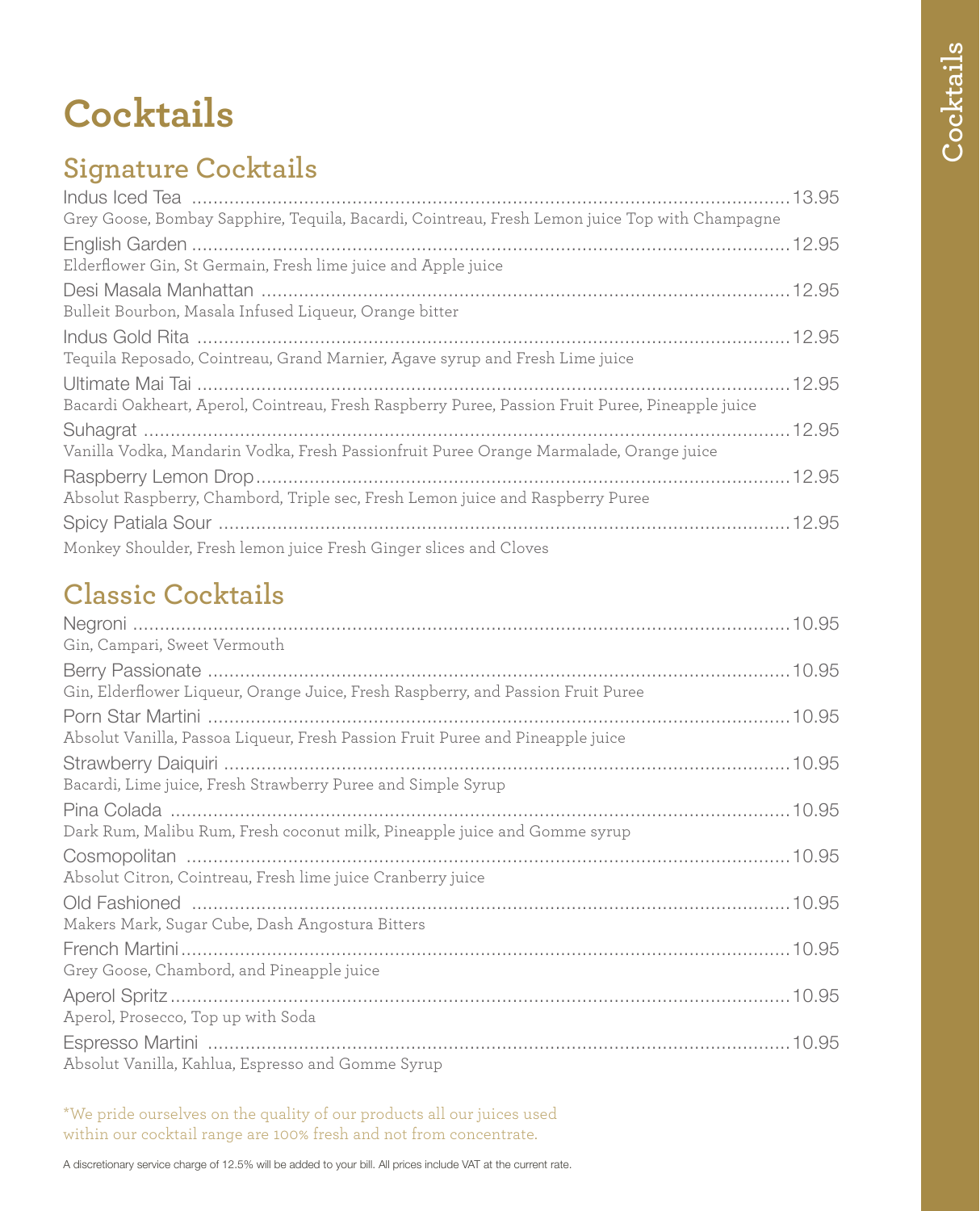## **Mojito Selection**

| Rum, Maraschino Cherry, Lime wedges, Fresh Mint, Soda Water                         |  |
|-------------------------------------------------------------------------------------|--|
| Rum, Fresh Raspberries and Passionfruit puree lime wedges Mint Leaves top with soda |  |
| Bacardi white, Lime wedges & Fresh Mint Leaves, top with Champagne                  |  |
| Rum, Fresh Passion Puree, Lime wedges, Sugar Syrup & Fresh Mint Leaves              |  |
| Rum, Strawberry Puree, Sugar Syrup, Lime Juice & Fresh Mint Leaves                  |  |
| Rum, Raspberry Puree, Lime Juice, Sugar Syrup & Fresh Mint Leaves                   |  |

## **Mocktails**

| Pineapple juice, Mango juice, Orange juice, Fresh cream and Grenadine         |  |
|-------------------------------------------------------------------------------|--|
| Apple Juice, Lime wedges, Gomme syrup, Fresh Mint Leaves Top with Lemonade    |  |
| Orange juice, Pineapple juice, Raspberry and Passionfruit Puree & Ginger Beer |  |
| Raspberry Puree, Apple juice, Lime Juice & Fresh Mint Leaves                  |  |
| Strawberry Puree,                                                             |  |

\*We pride ourselves on the quality of our products all our juices used within our cocktail range are 100% fresh and not from concentrate.

### **Lassi**

Lassi is a regional name for buttermilk, the traditional dahi-based drink in the Indian subcontinent

A discretionary service charge of 12.5% will be added to your bill. All prices include VAT at the current rate.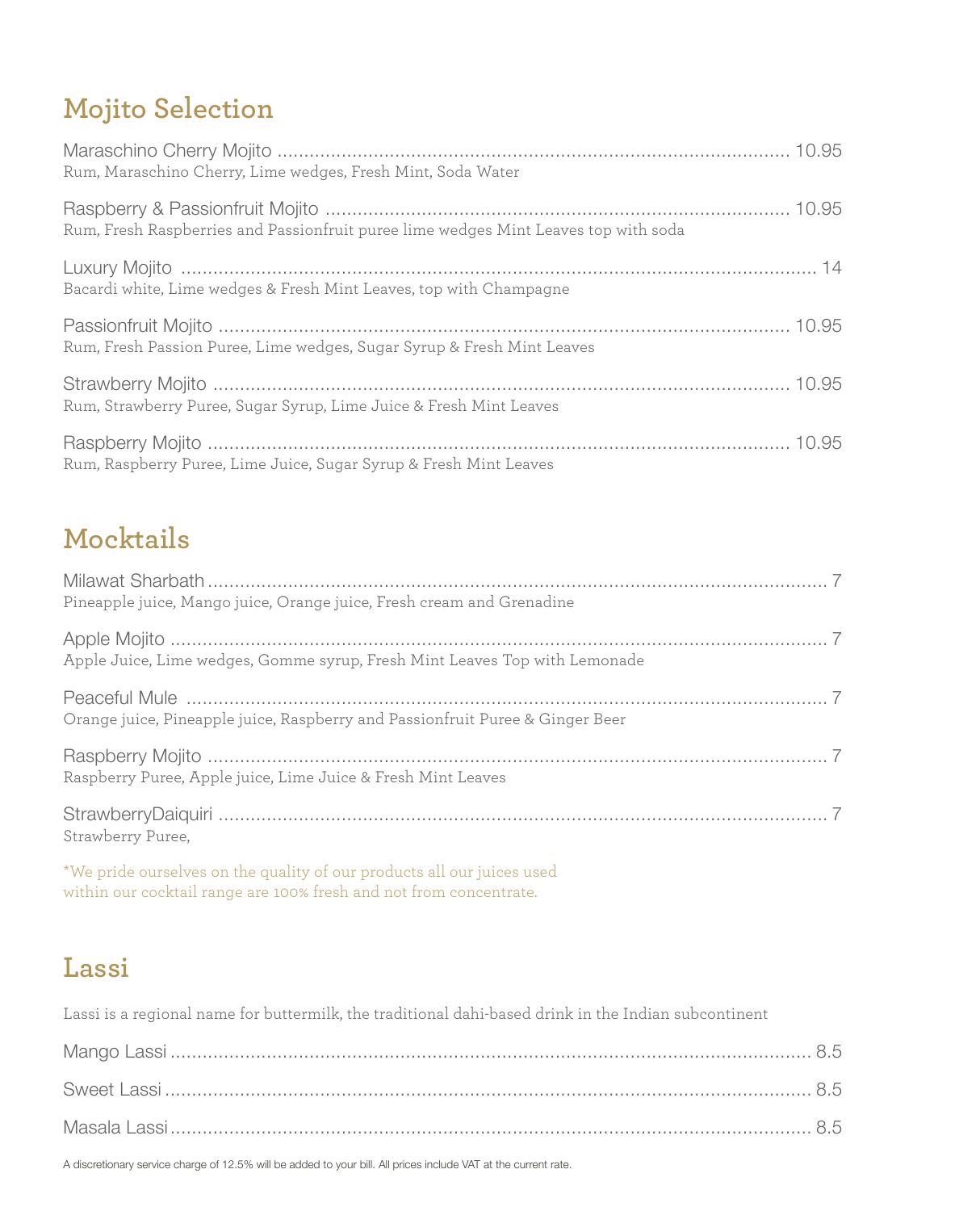### Gin

## Vodka

## Rum

 $25ml$ 

 $25ml$ 

## Whiskey

#### $25ml$

A discretionary service charge of 12.5% will be added to your bill. All prices include VAT at the current rate.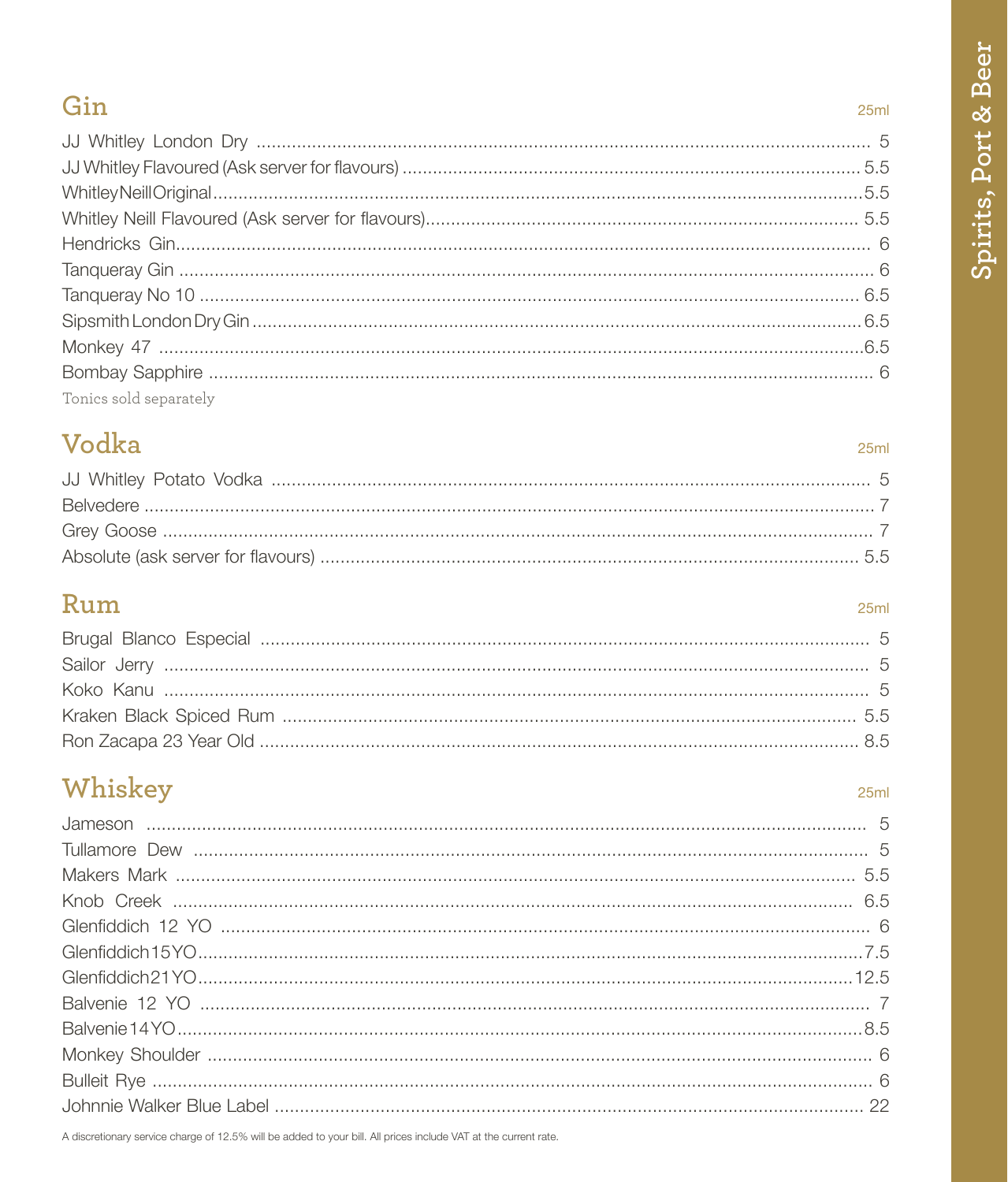### **Brandy**

## Tequila

### $25ml$

 $25ml$ 

## Liqueurs

#### $25ml$  $50ml$

**Half Pint** 

Pint

## **Sherry & Port**

## Draught

## **Bottled Beer & Cider**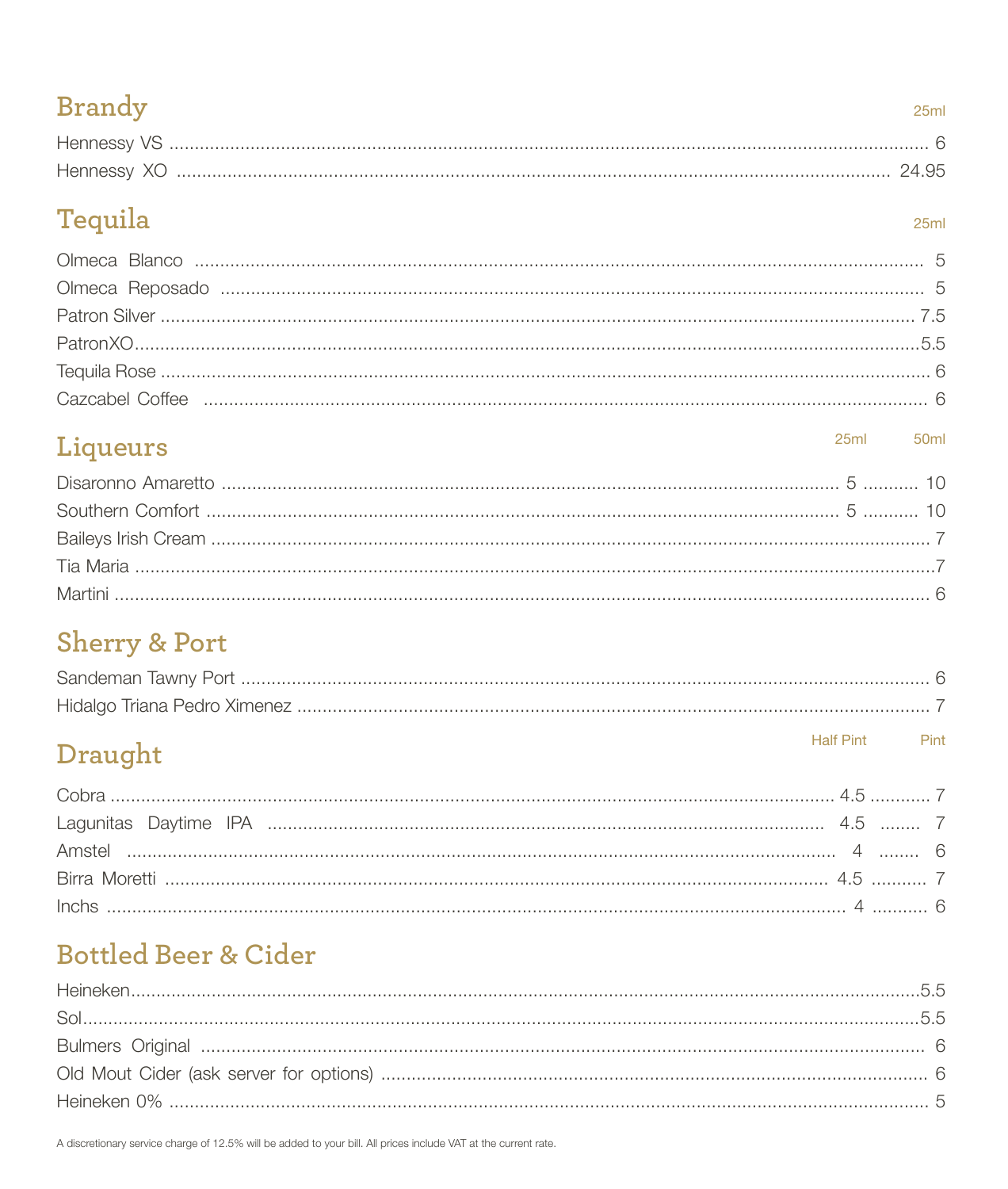## **Soft Drinks**